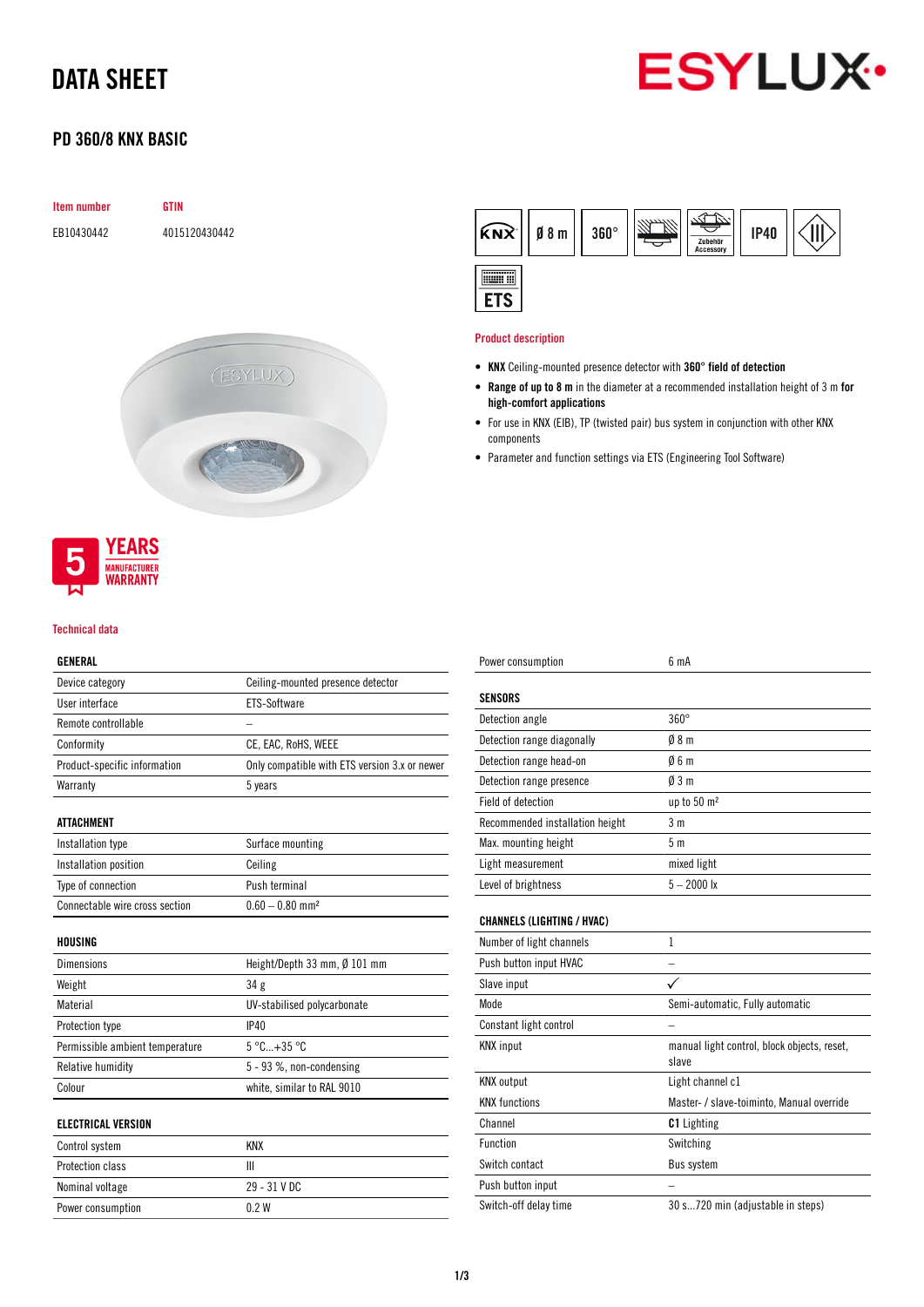# DATA SHEET



## PD 360/8 KNX BASIC

## Item number GTIN

EB10430442 4015120430442

### Factory settings

GENERAL

## Accessories

| <b>Product designation</b> | Item number | <b>Product description</b>                                                                  | <b>GTIN</b>   |
|----------------------------|-------------|---------------------------------------------------------------------------------------------|---------------|
|                            |             |                                                                                             |               |
| Cover                      |             |                                                                                             |               |
| <b>BASIC 8 LENS MASK</b>   | EB10423093  | Spare part Lens mask 8 m                                                                    | 4015120423093 |
| <b>Mounting</b>            |             |                                                                                             |               |
| MOUNTING SET IP20 FM 62 WH | EP10425929  | Recessed ceiling mounting set includes installation bracket and dust-protected box, 62 mm   | 4015120425929 |
| <b>BASIC SPACER WH</b>     | EB10423130  | Spacer for BASIC series, white                                                              | 4015120423130 |
| <b>Protection</b>          |             |                                                                                             |               |
| BASKET GUARD ROUND LARGE   | EM10425608  | Basket guard for presence and motion detectors and smoke detectors, Ø 180 mm, height 90 mm, | 4015120425608 |
| BASKET GUARD ROUND SMALL   | EM10425615  | Basket guard for presence and motion detectors and smoke detectors, Ø 165 mm, height 70 mm, | 4015120425615 |

| <b>Dimension drawing</b> | <b>Field of detections</b>               | <b>Detection range</b>     |                 |
|--------------------------|------------------------------------------|----------------------------|-----------------|
| $Ø101$ mm                | $33$ mm<br>$360^\circ$<br>Texture of the | Diagonally (A)             | Ø8m             |
|                          |                                          | $\blacksquare$ Frontal (B) | Ø6m             |
|                          |                                          | Presence area (C)          | $\emptyset$ 3 m |